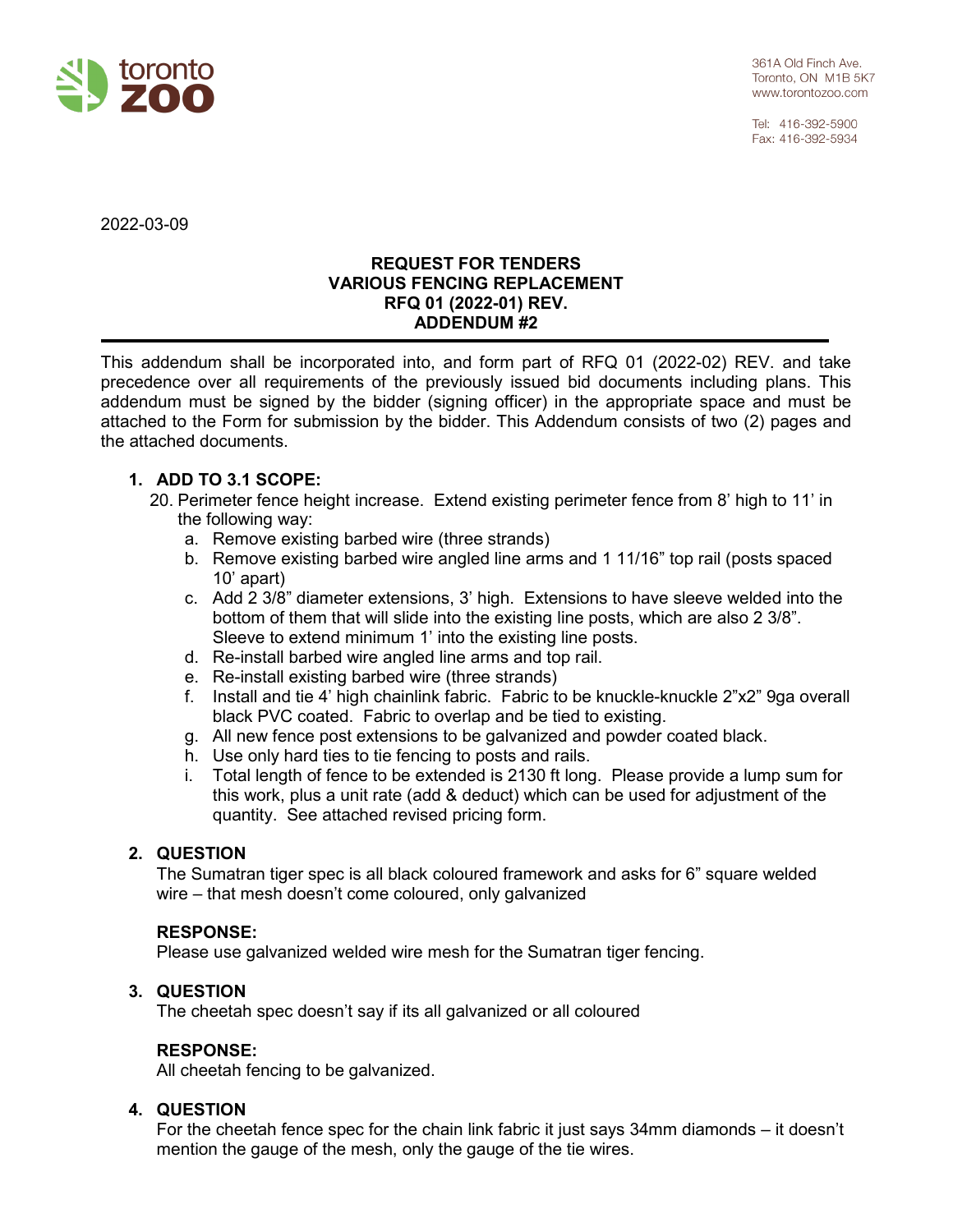#### **RESPONSE:**

Please use 9ga fabric for the cheetah fencing.

### **5. QUESTION**

The cheetah fence doesn't mention if the framework is to be coloured black or left as galvanized.

#### **RESPONSE:**

Cheetah fencing (mesh and framing) to be galvanized.

### **6. QUESTION**

For the drawing for the cheetah it shows 102 od line post and 102 od corner posts – this size does not exist.

#### **RESPONSE:**

Cheetah fence and line posts to be 110mm (4.5") OD.

### **7. 4.1 UNIT RATES/PRICES. Replaced with the attached 4.1 UNIT RATES/PRICES REV.1**

Receipt of the Addendum shall be acknowledged as part of your submission.

The Board of Management of the Toronto Zoo reserves the right to reject any or all Tenders or to accept any quotation, should it deem such action to be in its interests.

If you have any queries regarding this matter, please contact Mr. Peter Vasilopoulos, Supervisor, Purchasing & Supply, at 416-392-5916 or by email pvasilopoulos@torontozoo.ca.

Yours truly,

Peter Vasilopoulos Supervisor, Purchasing & Supply

I/we hereby acknowledge receipt of this addendum and make allowance in my bid.

Signed (Must be Signing Officer of Firm)

Name of Firm

Date:

END OF ADDENDUM 2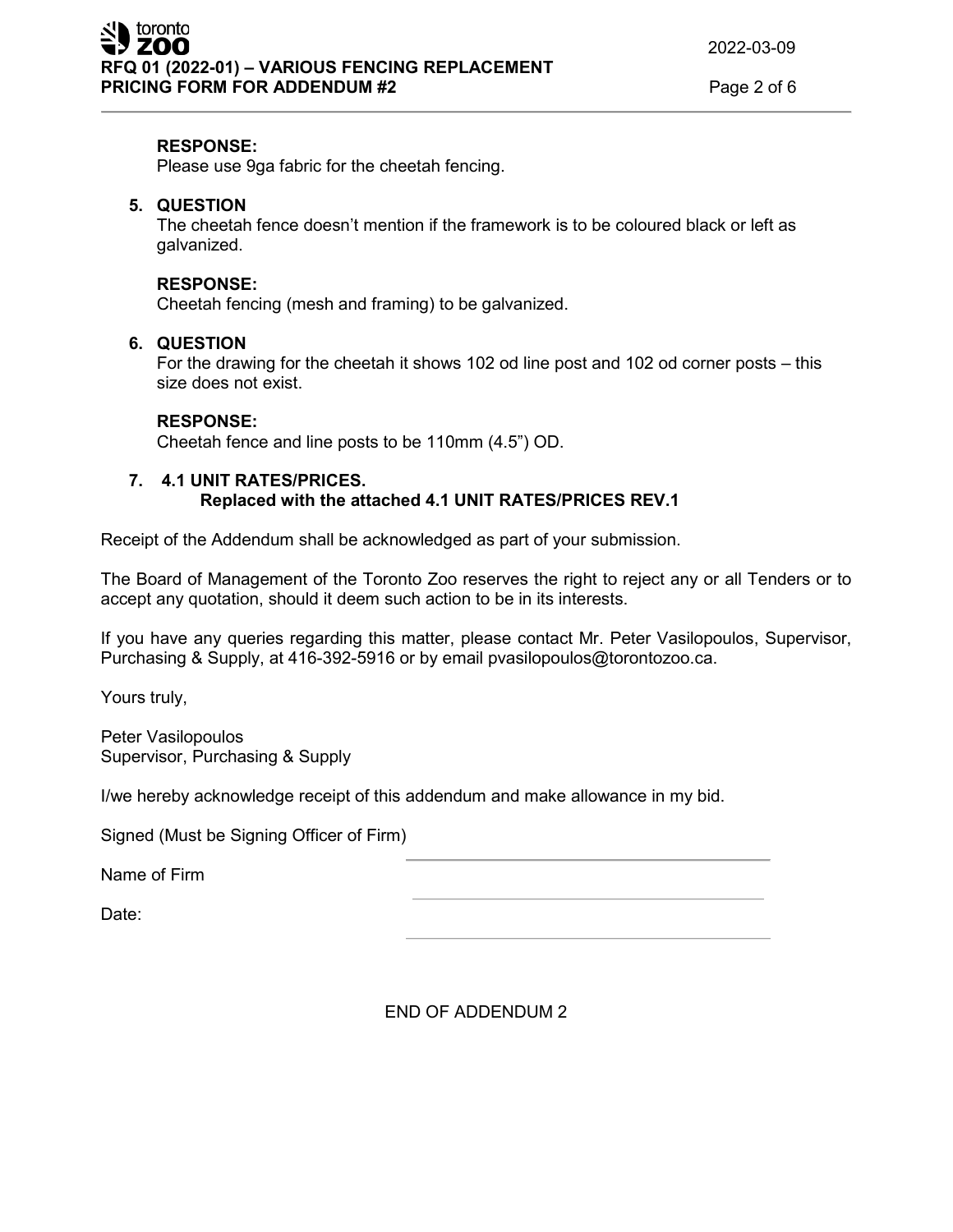2022-03-09

## **4.1 UNIT RATES/PRICES.REV.1**

- **1.** The quantities listed for which unit prices are required are annual estimates only and do not constitute a warranty or guarantee by the Zoo as the actual quantities to be purchased may be more or less. The quantities are to be used for the purpose of comparison Quotations. The Zoo expressly reserves the right to increase or decrease the quantities, as need dictates.
- **2. in the event that additional goods or services are required it will be upon mutual agreement of the Toronto Zoo and selected bidder, charged at the unit prices provided in this pricing submission form.**
- **3.** All unit pricing must be firm for one (1) year, the initial term of the Contract

The following are our Unit Prices for the work listed hereunder. Such work and rates are NOT included in our Lump Sum Price in item 4.1,. The non-exclusive unit rates are to include all additional costs associated with mobilization/ demobilization, labour, material, warranty, taxes (excluding Harmonized Sales Tax), charges, payroll, burden and profit, etc. to facilitate the work listed below.

| <b>DESCRIPTION OF UNIT PRICE</b><br><b>UNIT OF</b><br><b>2022 UNIT RATE</b><br><b>WORK</b><br><b>MEASURE</b>                                                                |     |          | <b>OPTIONAL YEAR</b><br>2023 UNIT RATE<br>Percentage<br>increase of first<br>option year over<br>initial 2022 year |              |  |
|-----------------------------------------------------------------------------------------------------------------------------------------------------------------------------|-----|----------|--------------------------------------------------------------------------------------------------------------------|--------------|--|
|                                                                                                                                                                             |     | 0-100 LF | .101-500 LF                                                                                                        | 501-above LF |  |
| Install<br><b>PERIMETER</b><br><b>PADDOCK</b> fencing at the<br>Toronto Zoo as specified in<br>the quotation documents,<br>drawings & specifications of<br>the RFQ package. | /LF |          |                                                                                                                    |              |  |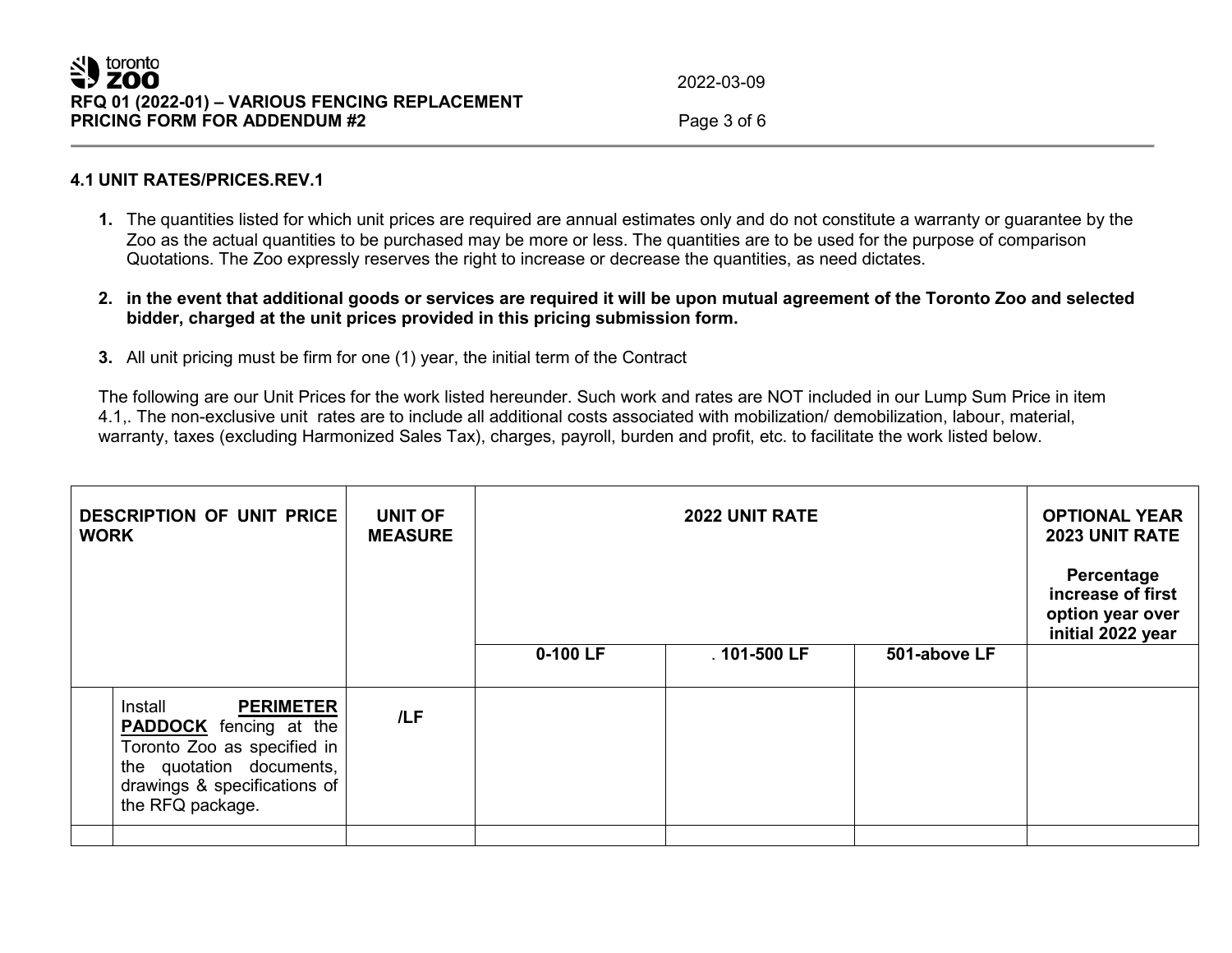# SU toronto **RFQ 01 (2022-01) – VARIOUS FENCING REPLACEMENT PRICING FORM FOR ADDENDUM #2** Page 4 of 6

2022-03-09

| Install <b>EXCLUSION</b> fencing<br>at the Toronto Zoo as<br>specified in the quotation<br>documents, drawings &<br>specifications of the RFQ<br>package.                                                 | /LF |  |  |
|-----------------------------------------------------------------------------------------------------------------------------------------------------------------------------------------------------------|-----|--|--|
| Install <b>BARRIER</b> fencing -<br><b>AMUR TIGERS</b> at the<br>Toronto Zoo as specified in<br>the quotation documents,<br>drawings & specifications of<br>the RFQ package.                              | /LF |  |  |
| Install <b>BARRIER</b> fencing WI<br>DOUBLE OUTRIGGER -<br><b>AMUR TIGERS</b> at the<br>Toronto Zoo as specified in<br>the quotation documents,<br>drawings & specifications of<br>the RFQ package.       | /LF |  |  |
| Install <b>BARRIER</b> fencing -<br><b>SUMATRAN TIGERS</b> at the<br>Toronto Zoo as specified in<br>the quotation documents,<br>drawings & specifications of<br>the RFQ package. (                        | /LF |  |  |
| Install <b>BARRIER</b> fencing WI<br>DOUBLE OUTRIGGER -<br><b>SUMATRAN TIGERS</b> at the<br>Toronto Zoo as specified in<br>the quotation documents,<br>drawings & specifications of<br>the RFQ package. ( | /LF |  |  |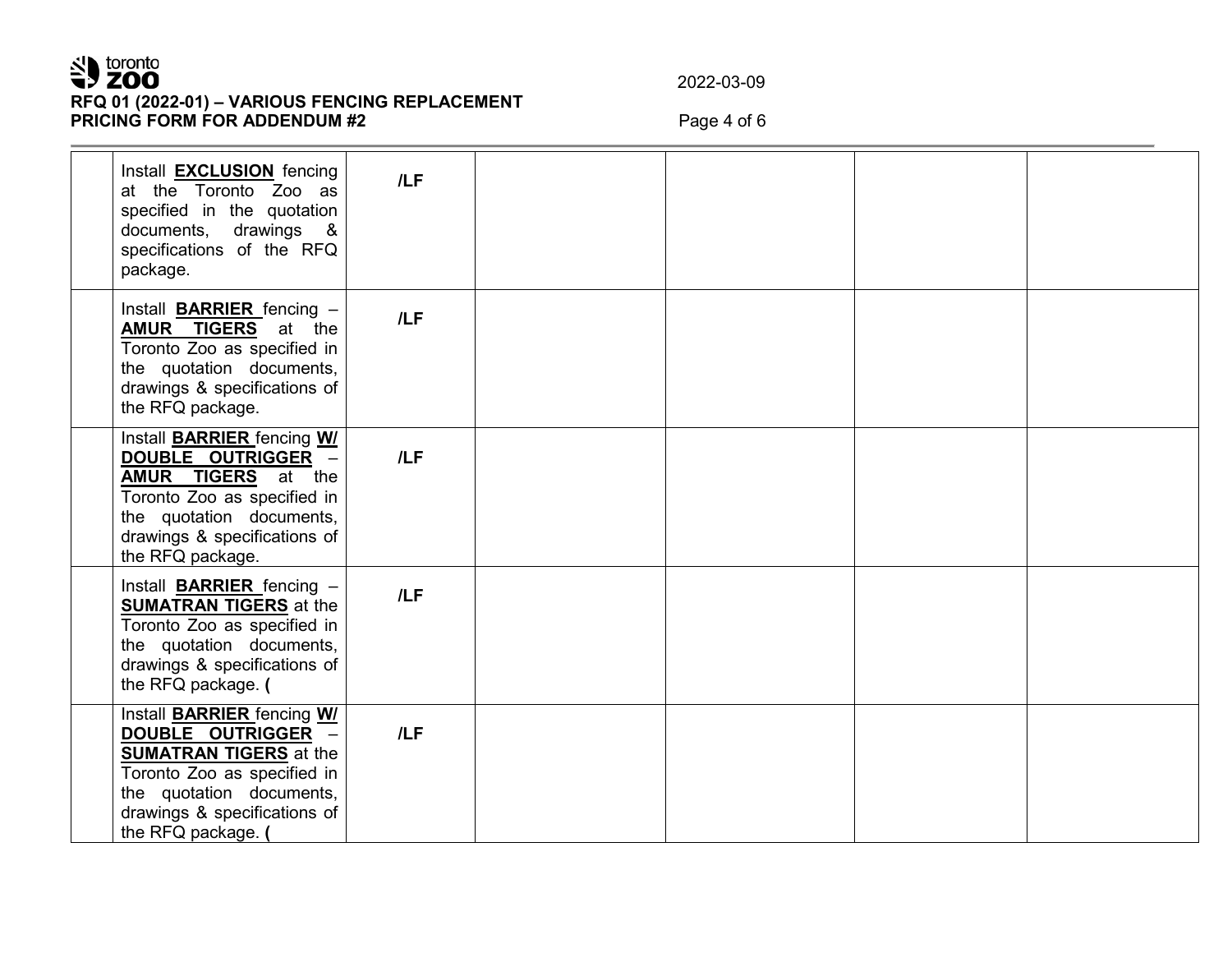# SU toronto **RFQ 01 (2022-01) – VARIOUS FENCING REPLACEMENT PRICING FORM FOR ADDENDUM #2** Page 5 of 6

2022-03-09

| Install <b>BARRIER</b> fencing -<br><b>CHEETAH</b> at the Toronto<br>Zoo as specified in the<br>documents,<br>quotation<br>drawings & specifications of<br>the RFQ package.                                                         | /LF         |  |  |
|-------------------------------------------------------------------------------------------------------------------------------------------------------------------------------------------------------------------------------------|-------------|--|--|
|                                                                                                                                                                                                                                     |             |  |  |
| Install <b>BARRIER</b> fencing<br><b>GATE</b><br><b>SUMATRAN</b><br>$\overline{\phantom{m}}$<br><b>TIGERS</b> at the Toronto Zoo<br>as specified in the quotation<br>documents, drawings &<br>specifications of the RFQ<br>package. | <b>EACH</b> |  |  |
| Install <b>BARRIER</b> fencing<br><b>GATE - AMUR TIGERS</b> at<br>the Toronto Zoo as specified<br>in the quotation documents,<br>drawings & specifications of<br>the RFQ package.                                                   | <b>EACH</b> |  |  |
| Install <b>EXCLUSION</b> fencing<br>- <b>SINGLE SWING GATE</b> at<br>the Toronto Zoo as specified<br>in the quotation documents,<br>drawings & specifications of<br>the RFQ package.                                                | <b>EACH</b> |  |  |